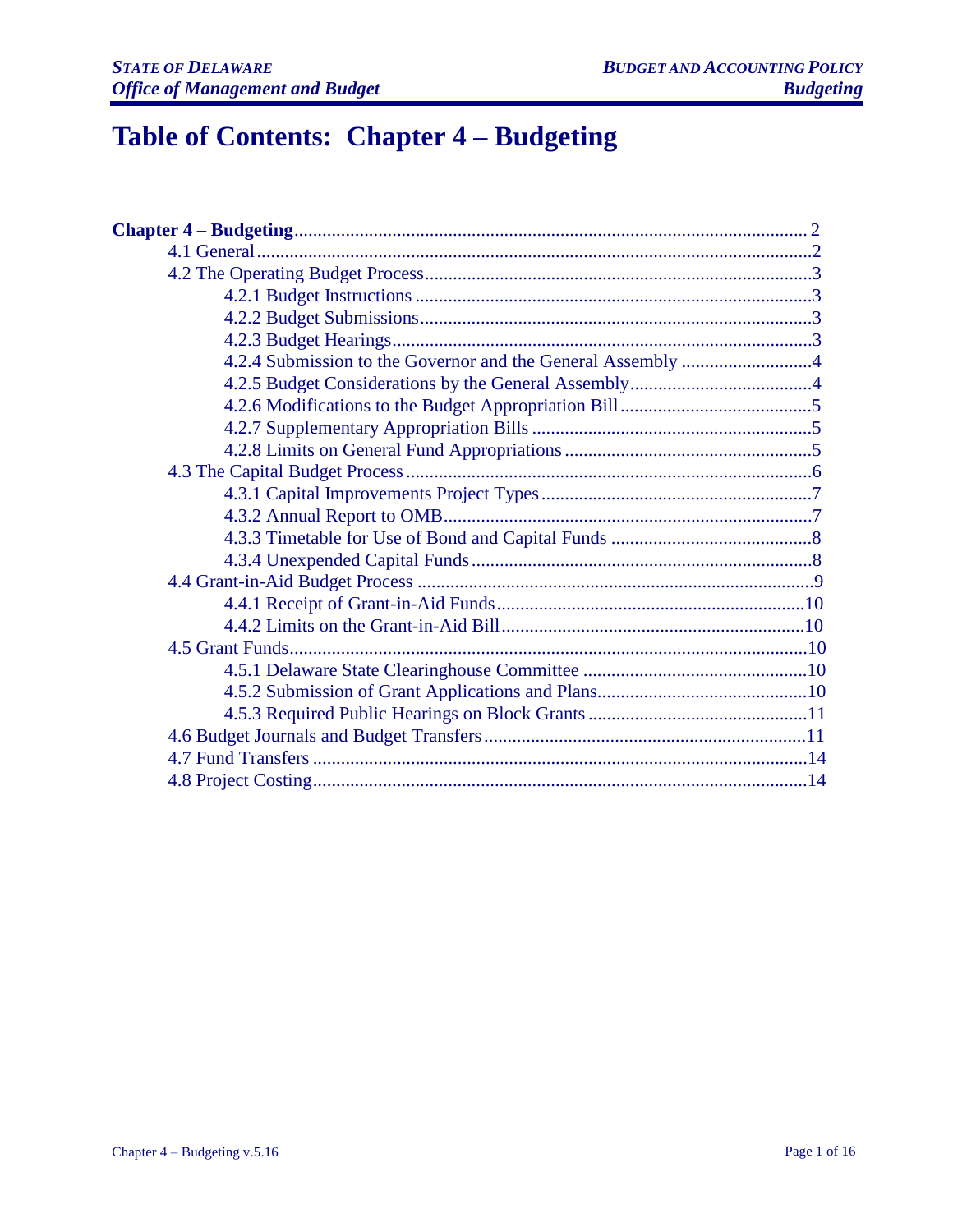# **Chapter 4 – Budgeting**

# **4.1 General**

Each year, State Organizations and others submit their proposed budgets and funding requests to the Office of Management and Budget (OMB). After review and approval by OMB and the Governor, the annual operating budget, reflecting the State's anticipated revenues and expenditures for the coming year, is presented to the Delaware General Assembly in the annual Budget Appropriation Bill.

The State's Budget is the complete financial plan of the State as evidenced by all appropriations and allowances made by and estimates of revenue approved by the General Assembly, including:

- The general budget of appropriations adopted by the General Assembly and approved by the Governor;
- All other appropriations and allowances authorized by law, which have been or shall be made to any agency of the State which is supported in whole or in part out of the revenues, taxes, licenses, fees, permits, fines, or other sources;
- The appropriations, allowances, and revenue estimates for any agency, which is empowered by statute to collect and expend revenues by the use of special funds by whatever name known whether or not specifically appropriated by the General Assembly; and
- The budgets and the revenues and expenditures of all agencies to which monies are appropriated by supplementary appropriations or otherwise.

**(29 Del. C. §6301(3))**

The State prepares and approves three (3) types of budgets each year:

- The Operating Budget (Section 4.2)
- The Capital Budget (Section 4.3)
- The Grant-in-Aid Budget (Section 4.4)

This chapter will review the various processes associated with each of these budgets, as well as the policies and procedures governing:

- Grant Funds (Section 4.5)
- Budget Transfers (Section 4.6)
- Fund Transfers (Section 4.7)
- Project Costing (Section 4.8)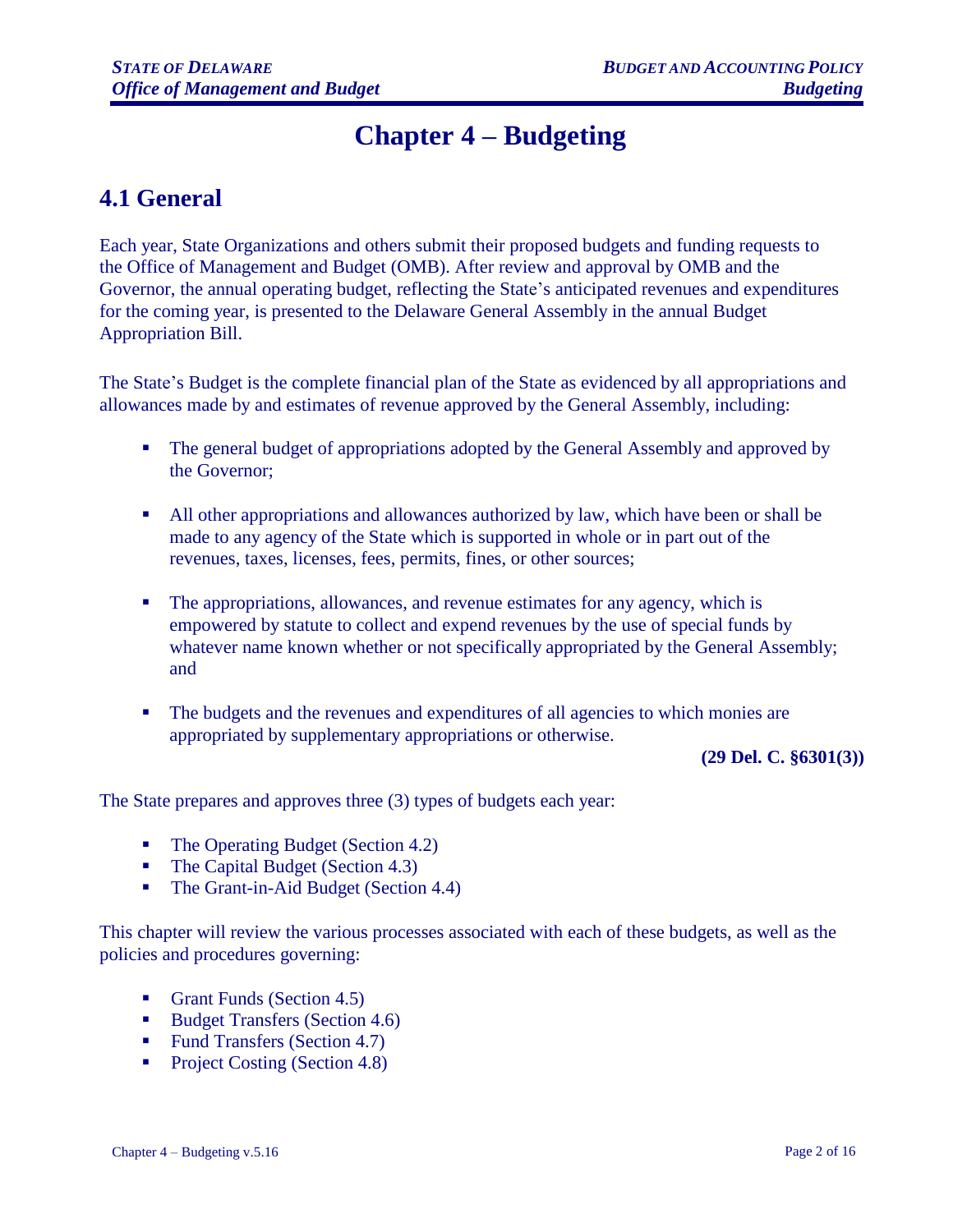# **4.2 The Operating Budget Process**

The proposed budget includes all proposed expenditures of State special funds, excluding federal grants and non-federal grants funds and gifts, bequests, tuition receipts and the proceeds from the sale of debt instruments by State Organizations. The OMB Director prepares the proposed budget plan in a format that can be readily analyzed and is comprehensive in nature **(29 Del. C. § 6335).** 

State special funds, which are included in the budget, are known as Appropriated Special Funds (ASF) and are treated for budgetary purposes in the same manner as the State's General Fund (GF).

### **4.2.1 Budget Instructions**

OMB disseminates budget instructions each year to aid Organizations in the timely and accurate completion of proposed budgets. These instructions outline the content, form, and format needed for Organizations to properly complete budget requests and provide Organizations with any special or additional information.

For more information or to access this year's budget instructions, Organizations should refer to [https://budget.delaware.gov](https://budget.delaware.gov/)[.](file://///DOAFP02/erp/BAM%20-%20Proposed%20Revisions_Meeting%20Minutes_Supporting%20Docs/Proposed%20Revisions/Chapter%204%20-%20Budgeting/)

# **4.2.2 Budget Submissions**

On or before September 1, annually, the official estimate blanks, which must be used in making the reports required by Delaware Code, shall be furnished by the Director of the OMB to each of the boards, commissions, agencies receiving or asking financial aid from the State. **(29 Del. C. §6503(a)).**

State agencies must complete and submit annual budget request forms to OMB on or before **November 15th (29 Del. C. §6502(a))**. In the case of any Organization, body, committee, or person intending to request an appropriation from the General Assembly, the request must be made by and sworn to by a duly authorized person **(29Del. C. §6502(b)).**

Requests for State special funds and itemized estimates of all anticipated State special fund receipts must also be included as part of the annual budget request submissions to OMB **(63 Del Laws, C. 279).**

# **4.2.3 Budget Hearings**

The OMB Director is responsible for holding public hearings on any and all estimates to be included in the budget. Hearings shall begin not later than **November 15th** , and the OMB Director is responsible for giving notice of these meetings as deemed necessary.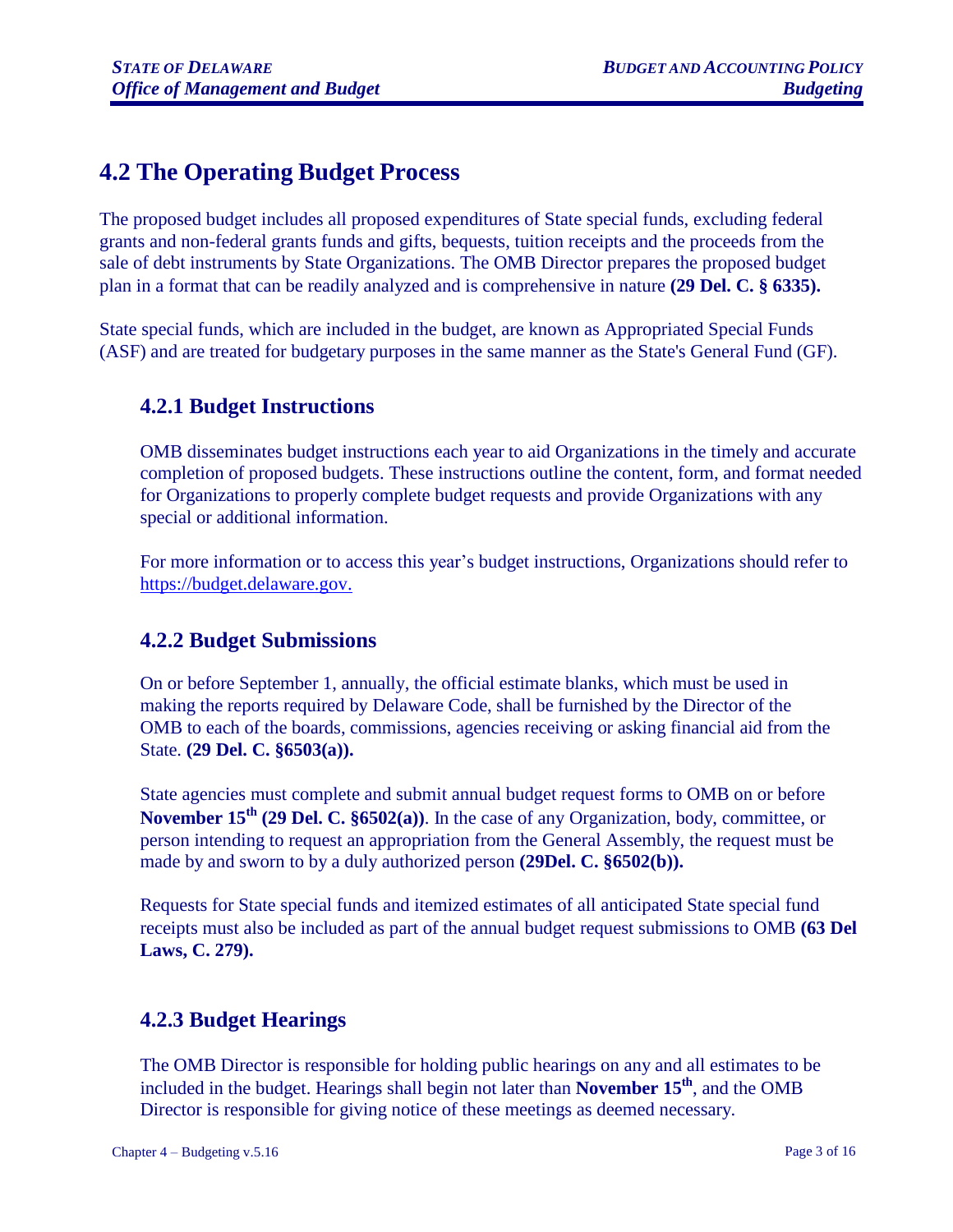These public hearings shall be open to the press. Any citizens or authorized representatives of any organization or group of citizens may attend these hearings and be heard upon any subject matter properly in review.

The head or authorized representative of any agency of the State receiving or asking for financial aid may attend and be heard in explanation of any request for financial aid contained in any estimate submitted to OMB. **(29 Del. C. §6332(a))**

# **4.2.4 Submission to the Governor and the General Assembly**

The OMB Director is required to submit a proposed budget report to the Governor, based on the review of State agency budget estimates, on or before **December 15th**. During the review, the OMB Director may increase or decrease any estimate submitted, except those of the Judiciary and the General Assembly. Any revisions made by the OMB Director must be indicated in the Director's report to the Governor, including the reason(s) for the revision. (**29 Del. C. §6333)**

The Director's report is an itemized plan for the proposed expenditures of each agency of the State (classified by function and character) and for the estimated revenues for the ensuing fiscal year. **(29 Del. C. §6334(a))**

The Governor prepares a proposed budget report for each House of the General Assembly, based on the report of the OMB Director, including any changes deemed necessary or desirable. The Governor must submit the proposed budget on or before **February 1st** . At the same time, the Governor must also submit copies of the tentative Budget Appropriation Bill to each House of the General Assembly, detailing all the proposed appropriations for the budget, clearly itemized and properly classified. **(29 Del. C. §6335(a))**

# **4.2.5 Budget Considerations by the General Assembly**

Within five (5) days of the Governor submitting the proposed budget and Budget Appropriation Bill, the standing finance committees in charge of the Budget Appropriation Bill from each House of the General Assembly must sit jointly in open session to begin consideration of the budget and the Budget Appropriation Bill.

All persons interested in the estimates under consideration may be admitted to the joint sessions and have the right to be heard. The Governor, or the Governor's representative, and the Governor-elect also have the right to sit and be heard on all matters coming before the joint committee at these public hearings.

The joint committee may call for the heads of State agencies requesting financial aid (or responsible agency representatives) to attend the public hearings, and the joint committee may compel agencies to furnish information and answer questions, as the committee may require for its considerations. **(29 Del. C. §6336)**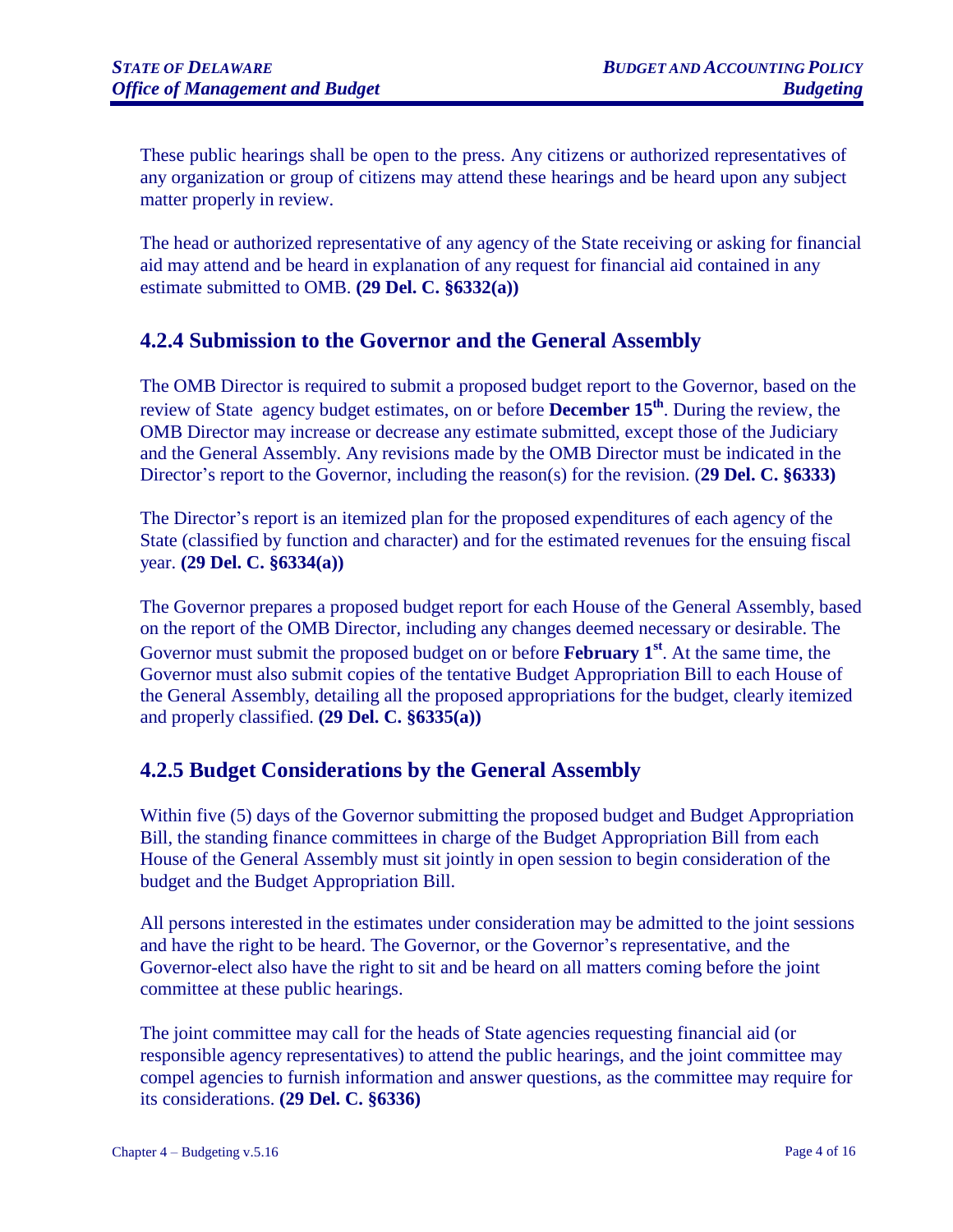The General Assembly may increase, decrease, or eliminate items in the Budget Appropriation Bill in any way that is not contrary to the Constitution of the State. No items providing appropriations for payment of interest or principal due on State debt may be decreased or eliminated. **(29 Del. C. §6337)**

Final action by the General Assembly on the Budget Appropriation Bill must be taken on or before June  $30<sup>th</sup>$ . Neither House may consider any further or special appropriations until the Budget Appropriation Bill is finally acted upon by both Houses, except in case of an emergency. Any such emergency must be clearly stated in the further or special appropriation bill.

### **4.2.6 Modifications to the Budget Appropriation Bill**

Prior to the General Assembly's final action on the Budget Appropriation Bill, the Governor may amend or supplement the Bill, in case of an emergency or to correct an error or oversight, by delivering any such amendment or supplement to both houses of the General Assembly.

Any such amendment or supplement then becomes part of the Budget Appropriation Bill as an addition to items of the Bill or as a modification or substitution for any affected item of the Bill. **(29 Del. C. §6338)**

# **4.2.7 Supplementary Appropriation Bills**

Any further or special appropriations not included in the Budget Appropriation Bill are known as supplementary appropriations. Each supplementary appropriation must be embodied in a separate bill limited to some single work, object, or purpose that is clearly stated within each Supplementary Appropriation Bill. A Supplementary Appropriation Bill, by its provisions, shall provide or designate the source from which the money therein is to be derived.

**(29 Del. C.§6339)**

### **4.2.8 Limits on General Fund Appropriations**

No appropriation, supplemental appropriation or budget act shall cause the aggregate GF appropriations enacted for any given fiscal year to exceed 98 percent (98%) of the estimated GF revenue for such fiscal year from all sources, including estimated unencumbered funds remaining at the end of the previous fiscal year. **(29 Del. C. §6533(b))**

Any portion of the amount between 98% and 100% of the estimated GF revenue for any fiscal year may be appropriated in any given fiscal year in the event of emergencies involving the health, safety or welfare of the citizens of the State, those appropriations to be approved by three-fifths of the members elected to each House of the General Assembly. **(29 Del. C. §6533(c))**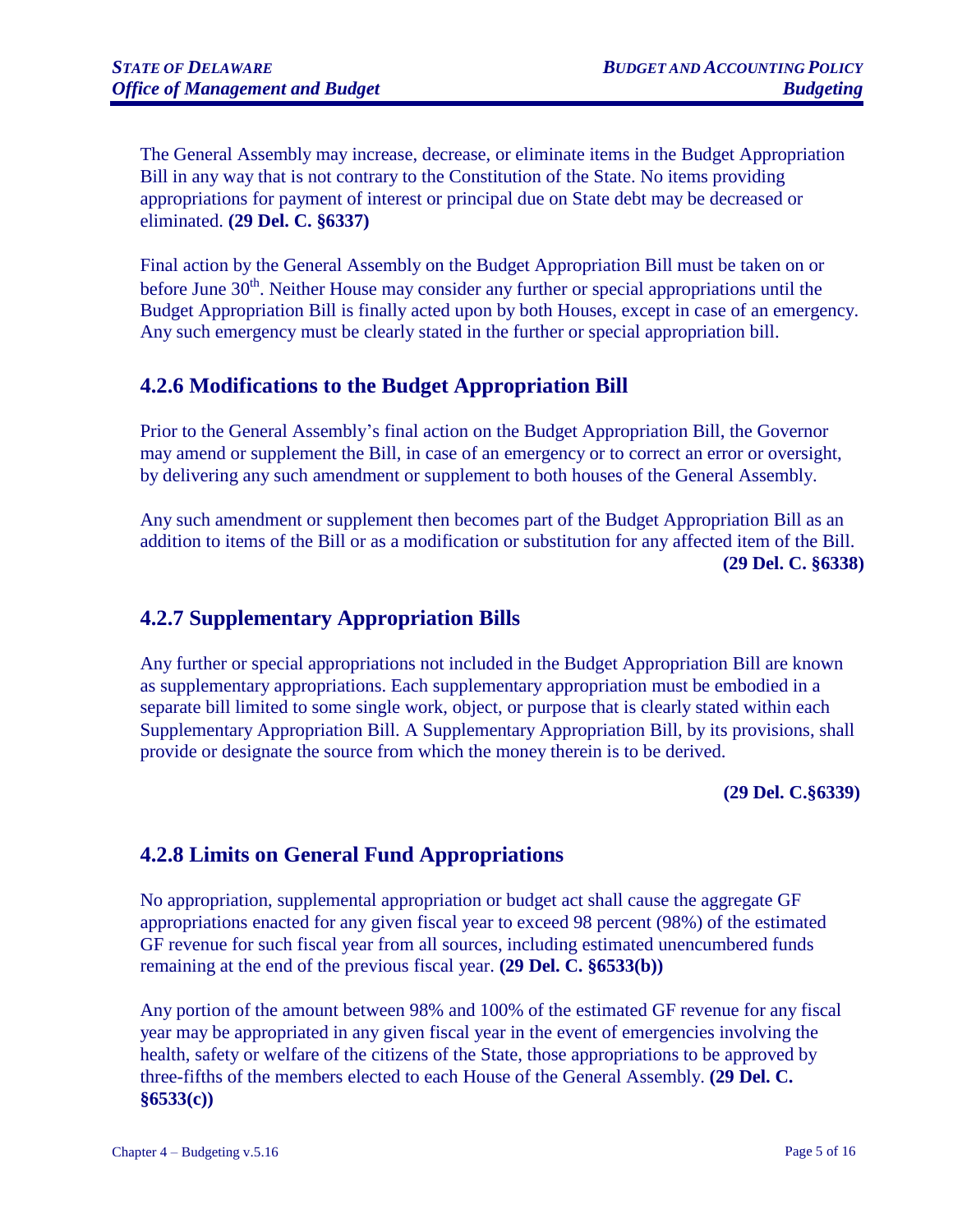A summary of the calendar time-line for budgetary activities is listed below:

| <b>Calendar Deadline</b>                                                                                                 | <b>Budgetary Activity</b>                                                                                                                                              | <b>Code Reference</b><br>$(29$ Del. C.) |
|--------------------------------------------------------------------------------------------------------------------------|------------------------------------------------------------------------------------------------------------------------------------------------------------------------|-----------------------------------------|
| On or before September 1st                                                                                               | <b>Budget Estimate Blanks</b><br>distributed by OMB                                                                                                                    | §6503(a)                                |
| On or before November 15 <sup>th</sup>                                                                                   | All proposed budget request<br>submissions due (including<br>those for State special funds,<br>State Agencies, and non-State<br>Agencies)                              | §6502(a), (b)                           |
| Not later than November<br>$15^{\text{th}}$                                                                              | Last day to begin budget<br>estimate public hearings                                                                                                                   | §6332(a)                                |
| On or before December 15 <sup>th</sup>                                                                                   | <b>OMB</b> Director completes<br>review and revision of the<br>proposed budget report and<br>submits to Governor                                                       | §6333, §6334(a)                         |
| On or before February 1st                                                                                                | Governor submits proposed<br>budget report and the Budget<br>Appropriation Bill to each<br><b>House of the General</b><br><b>Assembly</b>                              | §6335(a)                                |
| Within 5 days after the<br>proposed budget and<br><b>Budget Appropriation Bill</b><br>are submitted (by the<br>Governor) | Joint meetings of the standing<br>committees of each House of<br>the General Assembly are held<br>for budget and Budget<br><b>Appropriation Bill</b><br>consideration. | §6336                                   |
| On or before June 30 <sup>th</sup>                                                                                       | <b>Deadline for General Assembly</b><br>approval of the annual<br>operating budget                                                                                     |                                         |
| July $1^{\overline{st}}$                                                                                                 | Beginning of the State's Fiscal<br>Year                                                                                                                                | §6507                                   |

# **The Operating Budget Cycle**

# **4.3 The Capital Budget Process**

The Capital Budget includes the program of State public works, major and minor capital improvement projects, and other facilities recommended to be taken by the State and any of its authorities or instrumentalities. Organizations submit their capital budget requests to the OMB Director for inclusion in the submission to the Governor. The Capital Budget is established through the passage of the Bond and Capital Improvements Act (Bond Bill).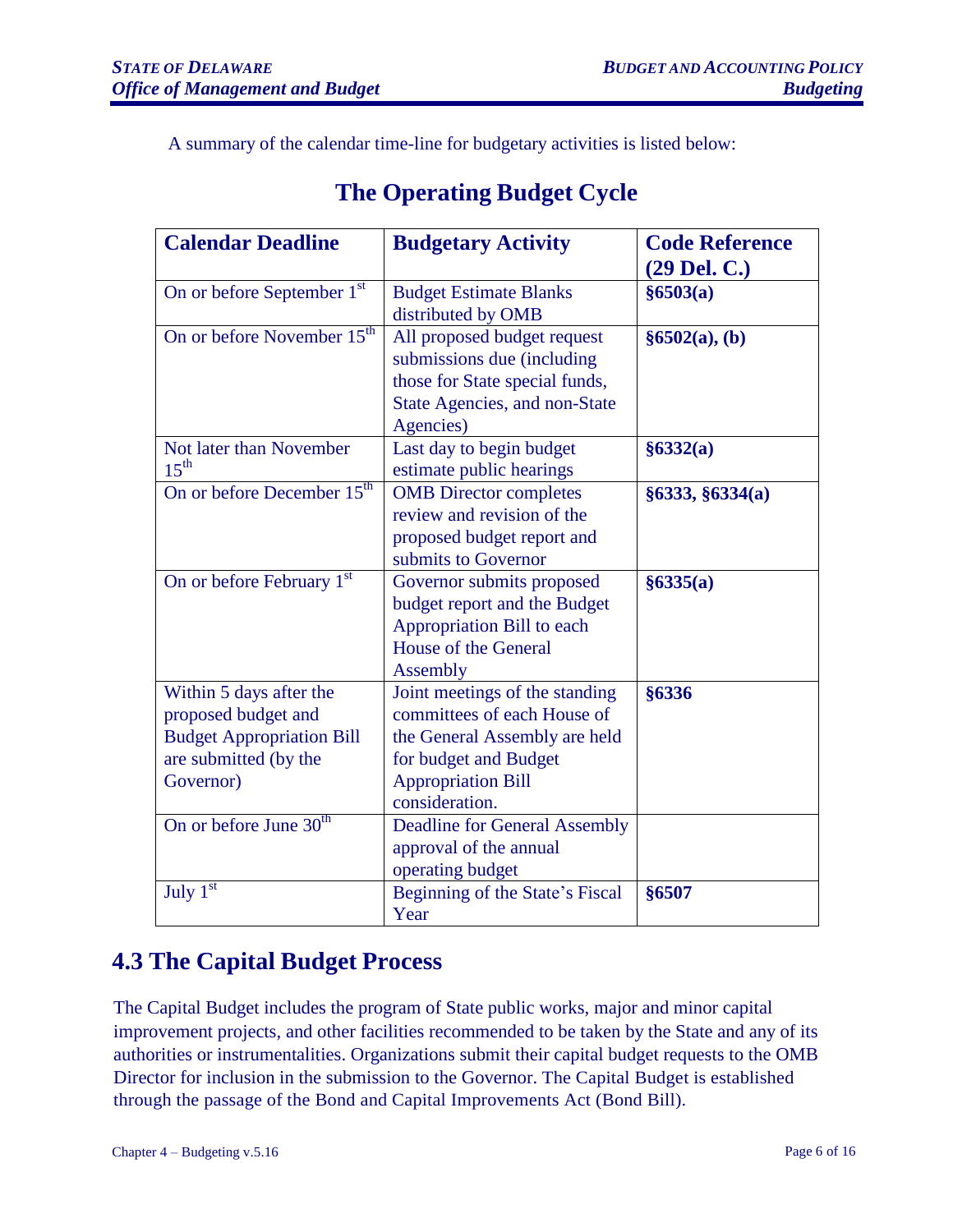Although submission dates for Bond Bill budget requests are not mandated by Delaware Code, in practice the dates mirror those set forth for annual Operating Budget submissions. Submissions to OMB will be presented to the Governor and House standing finance committees for review and hearings prior to passage of the Bond Bill.

The Capital Budget submission process begins with State Organizations submitting their proposed capital budgets to the OMB Director, who will then arrange for public meetings and review. After the meetings and review process, the OMB Director assembles a proposed capital budget for submission to the Governor. The Governor reviews and amends the proposed capital budget and submits a proposed Bond Bill to both Houses of the General Assembly, who then hold joint hearings to review the bill before passage.

Upon its passage, the Bond Bill creates bond appropriations and grants immediate authority to spend the appropriated monies, even before the monies are collected from the sale of the bonds, notes, or revenue notes.

# **4.3.1 Capital Improvements Project Types**

Capital Improvements projects are segregated into two (2) main categories: Major Capital Improvements and Minor Capital Improvements.

- **Major Capital Improvement projects** are generally used for new facilities, major renovations, and economic development efforts. The projects have estimated costs in excess of \$1,000,000 and the underlying assets carry a life expectancy of 20 years or more.
- **EXECUTE:** Minor Capital Improvement projects are generally used to maintain the efficiency and condition of State-owned facilities and may involve reconstruction, renovations, or equipment purchases. These projects have estimated costs of up to \$1,000,000 and the underlying assets should carry a life expectancy of 10 years or more. In addition, for budgeting purposes and Division of Facilities Management review purposes, roof, window and door replacements, paving projects, generator replacements, floor replacements, HVAC replacements, and plumbing replacements will be considered minor capital improvements. This does not exempt capitalization of State assets in accordance with the Budget and Accounting Policy Manual Chapter 13 Asset Management, Section 13.10.1 Construction Work in Process (CWIP). Any desired exceptions to this threshold must be submitted to OMB for consideration and approval.

### **4.3.2 Annual Report to OMB**

Each year, every State agency, department, and institution of higher learning, which receives proceeds of appropriated bonds or notes, must report to OMB the status and anticipated cash flow for each project which is not complete. **(29 Del. C. §7419(b))**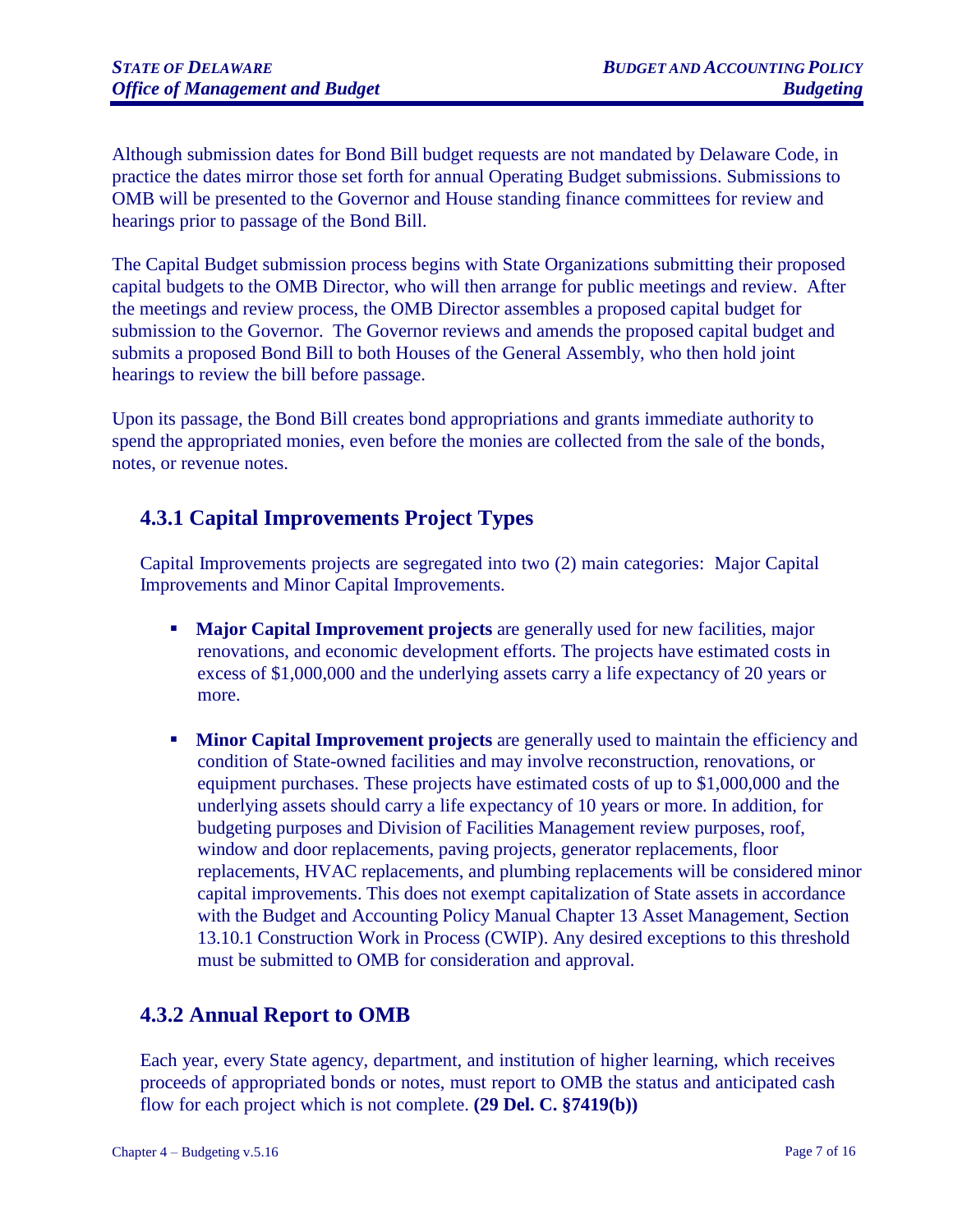# **4.3.3 Timetable for Use of Bond and Capital Funds**

The use of State bond funds must be in compliance with the following State Code requirements:

- 1. Any project authorized to be undertaken with the proceeds of State bonds must commence in the fiscal year in which it is authorized. **(29 Del. C. §7416(c))**
- 2. Authorized project must proceed into one or more of the following phases within 18 months from the effective date of the original authorization:
	- Planning;
	- Initial Engineering;
	- Land, building, or equipment acquisition; and/or
	- Construction or reconstruction;

#### **(29 Del. C. §7416 (a) and (c))**

- 3. If a project has not proceeded into one or more of the identified phases within the allotted time, the authorized but unsold portion of the bonds shall automatically be deauthorized, and any unspent cash balances shall be reverted to the Bond Reversion Account to be applied to the costs of any other authorized project. **(29 Del. C. §7416 (c))**
- 4. No funds appropriated by an authorization act may be encumbered for any individual project more than 3 years after the passage of such an act, unless:
	- The project has progressed into the phases listed above; and
	- 85 percent of the project costs have been expended on one or more of such phases

#### **(29 Del. C. §7416(a))**

5. No bonds or notes may be issued, nor may funds be borrowed pursuant to an authorization act 4 years after the passage of such an act. . For applicable local school district exceptions, reference 29 Del. C. c. 75 School Construction Capital Improvements.

# **4.3.4 Unexpended Capital Funds**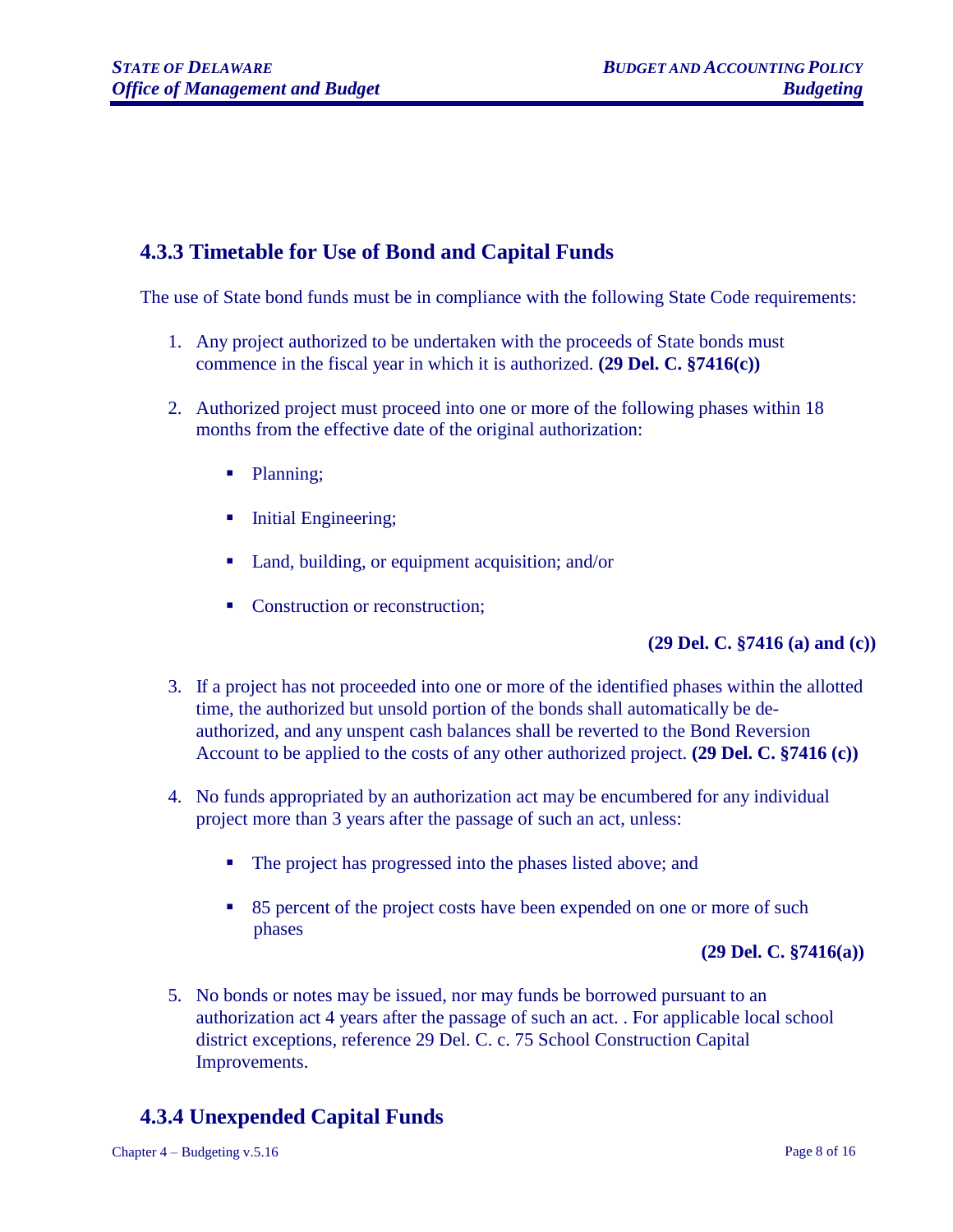Funds that are borrowed pursuant to an authorization act may remain unencumbered for a variety of reasons, including:

- Completion or abandonment of an authorized project; or
- Failure to undertake a project in a timely manner; or
- Expiration of the time periods set forth in **29 Del. C. §7416**.

Any such borrowed and unencumbered funds shall be deposited in a special fund. These funds may be applied to the cost of financing any previously authorized projects, upon the approval of the issuing officers Governor, Secretary of State, State Treasurer, and the Secretary of Finance **(29 Del. C. §7418).** The head of the department or organization is responsible for which funds were appropriated to determine when a project is completed or abandoned, and to notify OMB within 15 days of the final determination of the project status.

Schools are usually the organizations impacted by unexpended capital funds. The organization must send a letter to OMB. OMB and the Controller General Office (CGO) must both sign the letter. Then OMB performs the transfer of funds.

# **4.4 Grant-in-Aid Budget Process**

Grant-in-Aid are an appropriation made by the General Assembly to provide supplemental funding to support the activities of non-profit<sup>1</sup> organizations that provide services to Delaware's citizens. Grant-in-Aid should not be considered as sole sources of funding.

To qualify for Grant-in-Aid, organizations must be an incorporated non-profit or are under the umbrella of a parent organization which is an incorporated non-profit for at least two years prior to the beginning of the fiscal year for which they are applying.

Applications for Grant-in-Aid are available on the first business day in July and must be submitted to the CGO by December 1 (except Senior Centers by March 1)

The Joint Finance Committee meets to review applications and hold public hearings on the grant-in-aid requests.

Decisions regarding Grant-in-Aid are made by the Joint Finance Committee in late June.

Any appropriation for Grant-in-Aid will be made, only if it is in accordance with an act by the General Assembly. The appropriation must be passed with the concurrence of three-fourths of all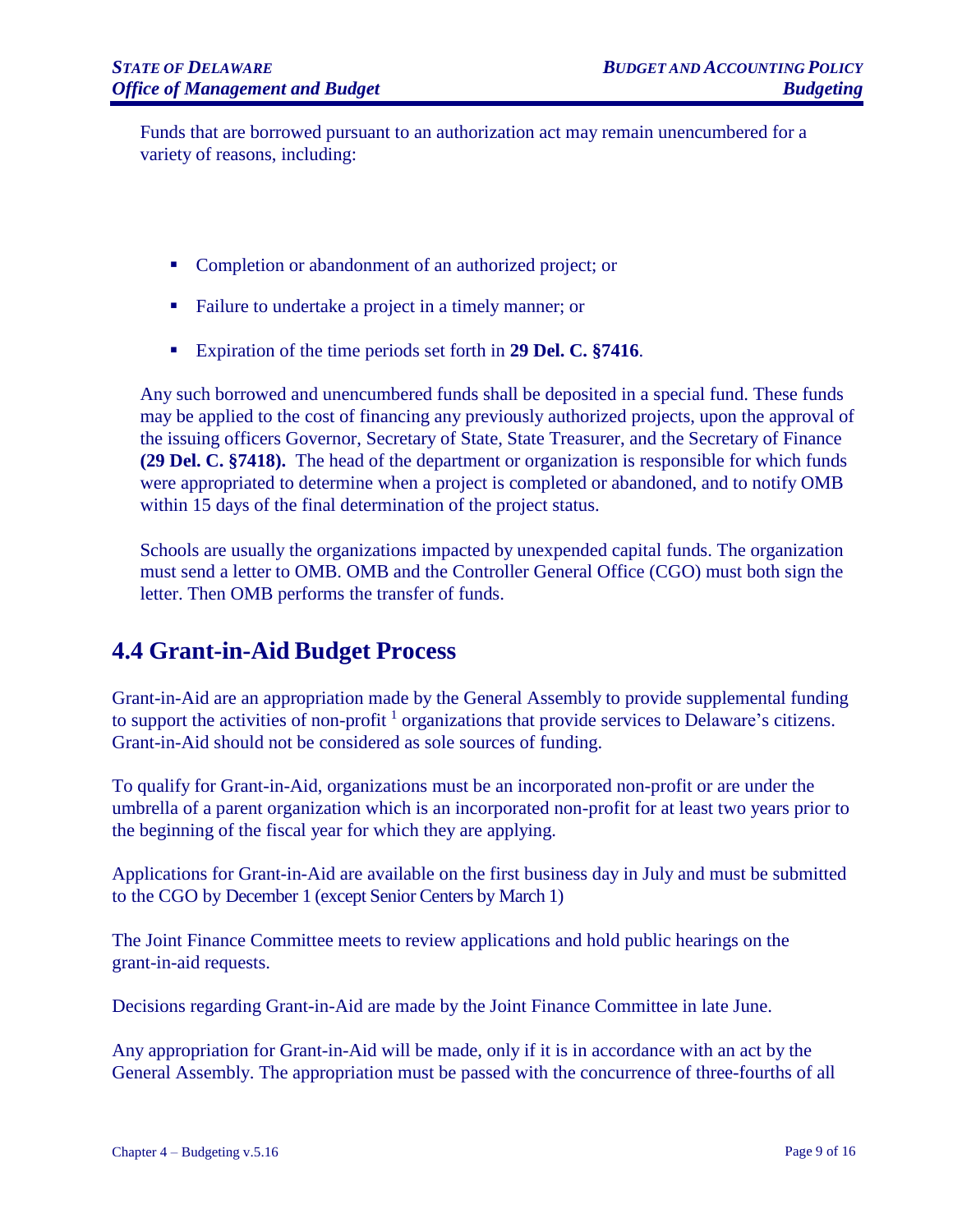the members elected to each House. **(29 Del. C. §6341)**

For more information on Grant-in-Aid, organizations should refer to [http://legis.delaware.gov/legislature.nsf/lookup/Grant\\_in\\_Aid.](http://legis.delaware.gov/legislature.nsf/lookup/Grant_in_Aid)

# **4.4.1 Receipt of Grant-in-aid Funds**

Funds appropriated in a Grant-in-Aid bill will be paid in installments of 25 percent each quarter of the fiscal year, in accordance with the administrative procedures established by the Secretary of Finance and the State Treasurer.

In the event that the amount of a Grant-in-Aid funding appropriation is \$6,000 or less, it will be paid in a single annual payment.

The General Assembly may make exceptions to the installment requirement by adding epilogue language to the Grant-in-Aid bill. **(29 Del. C. §6505(d))**

### **4.4.2 Limits on the Grant-in-Aid Bill**

No appropriation or supplemental appropriation enacted for any given fiscal year for Grant-in-Aid in the aggregate shall:

- 1. Exceed 1.2 percent of the estimated net State GF revenue estimated in March for such fiscal year from all sources; and
- 2. Cause the aggregate State GF appropriations enacted for any given fiscal year to exceed 98 percent of the estimated net State GF revenue for such fiscal year from all sources, including estimated unencumbered funds remaining at the end of the previous fiscal year. (The term "estimated net State GF revenue" means the estimated gross State GF revenue less estimated revenue refunds). **(29 Del. C. §6533(f))**

# **4.5 Grant Funds**

### **4.5.1 Delaware State Clearinghouse Committee**

The Delaware State Clearinghouse Committee is responsible for the approval/disapproval of federal and non-federal grant coordination. The Committee sets the procedures and guidelines covering all grant applications and serves as the federal Single Point of Contact (SPOC) for the State for all grant applications. For more information about the Clearinghouse, see **29 Del C. §7601.**

# **4.5.2 Submission of Grant Applications and Plans**

All agencies or entities, whether public or private, including political subdivisions of the State and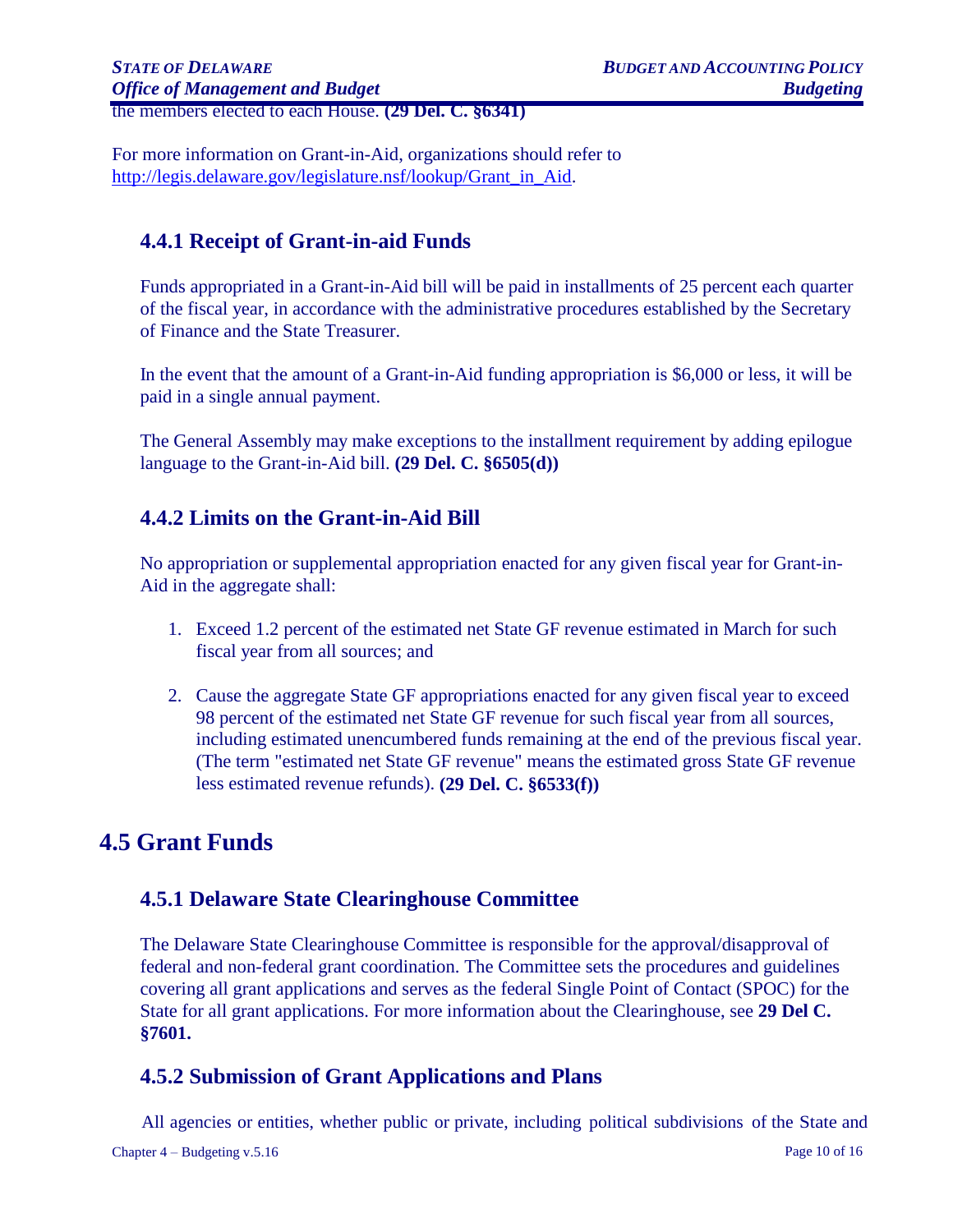higher education, must submit plan(s) or application(s) for federal or non-federal grants and monies to OMB for review and approval or disapproval by the Delaware State Clearinghouse Committee, prior to submitting the application(s) to federal or non-federal authorities (29 Del. C.§7603)

For additional information about the grant submission process, Organizations should refer to [https://budget.delaware.gov/clearinghouse/.](https://budget.delaware.gov/clearinghouse/)

# **4.5.3 Required Public Hearings on Block Grants**

The Delaware State Clearinghouse Committee is the authorized committee to hold required public hearings on behalf of the Delaware General Assembly for block grants from the federal government. The public hearings are held to:

- **Permit public examination of the projected use and distribution of block grant funds;**
- Allow affected residents of the State, appropriate units of local governments and private agencies to examine the application and submit comments; and,
- Obtain views of the residents of the State.

The public hearing may be held at the same time the agency's application for block grant funds is reviewed, approved or disapproved by the Delaware State Clearinghouse Committee, at the Committee's discretion.

In addition to other methods, as the Committee may determine, notice of a public hearing must be given by publication in a newspaper of general circulation in the State at least ten (10) days preceding the date of the public hearing, except where a longer period is expressly provided by applicable law. The notice must state the date, time, and place of the public hearing, and must specify the matters to be considered. **(29 Del. C. §7604)**

# **4.6 Budget Journals and Budget Transfers**

Budgets are loaded based on the spending authorization provided to Organizations by the General Assembly. These spending authorizations are the GF and ASF appropriations. The General Assembly does not provide spending authorization for NSF Appropriation and ASF Holding Appropriation budgets as these are special funds that are controlled by collected revenue. Collected revenue increases the budget spending authority of these special funds.

The Budget Journal transaction is used to load appropriated budgets at the start of the fiscal year and to establish new appropriations during the fiscal year (for example, upon approval of a grant). Budget Journal transactions require both OMB and CGO approvals. The approvals for this transaction type require hardcopy signatures, and OMB is responsible for executing the transaction in the State's financial management system, after all necessary approvals are obtained The Budget Transfer transaction is used in the FSF system to reallocate spending authorization or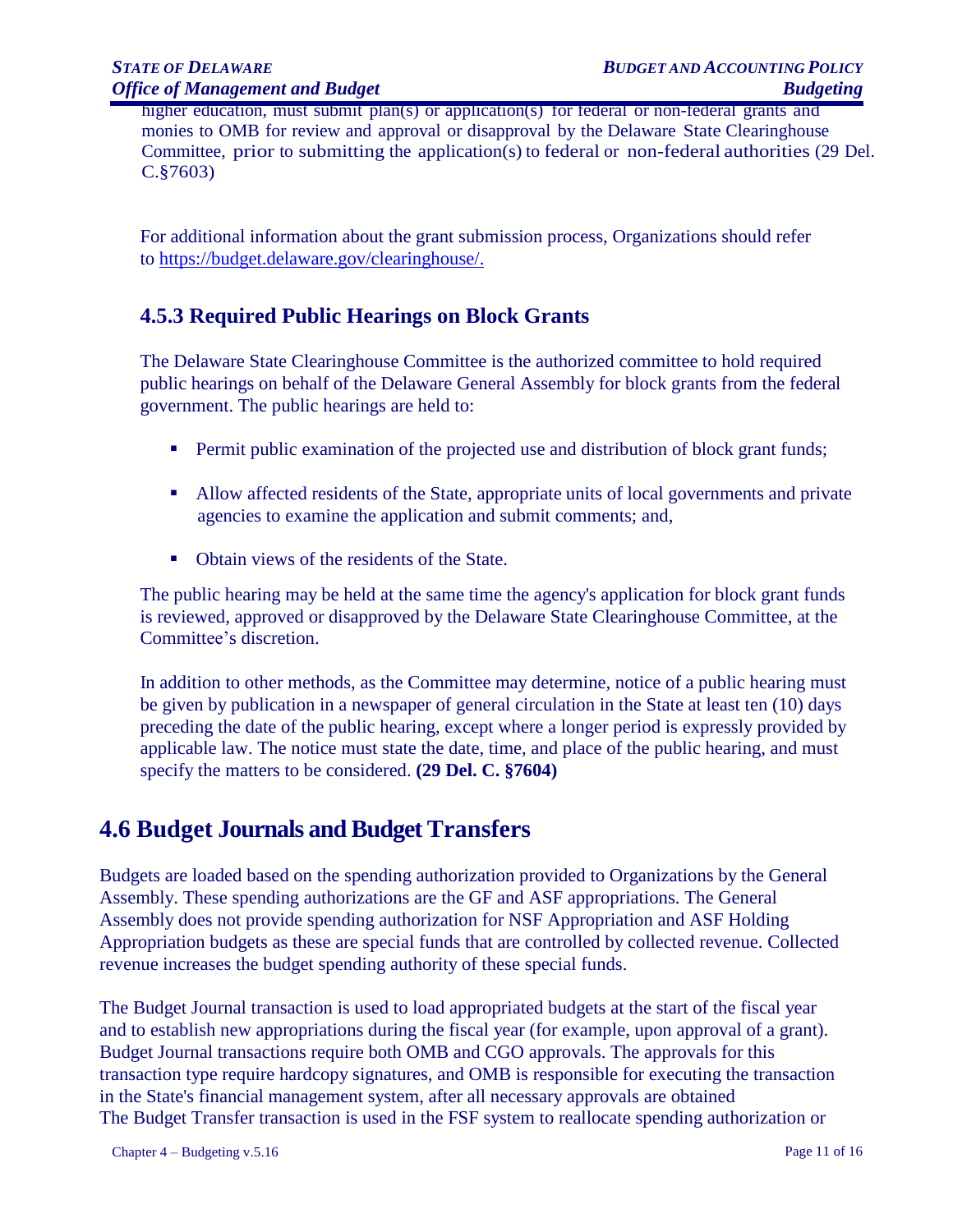spending authority among or between appropriations in the same type of fund or Ledger Group (e.g., MAIN to MAIN or NSF to NSF.) The budget transfer transaction cannot be used to reallocate spending authorization or spending authority among or between different types of funds or Ledger Groups (e.g., NSF to ASF or ASF to MAIN.)

Budget Transfer transactions may be executed by Organizations or by OMB, depending on the budget definitions that underlie the affected appropriations:

- Transfers within the MAIN and ASF\_SPEND budget definition require both OMB and CGO approval and may only be executed by OMB.
- **•** Transfer of spending authority within an Organization's NSF or ASF Holding appropriations do not require OMB approvals.
- **•** Transfers within the lower ledger groups (LLB, PC\_TK\_SUM, PC\_TK\_WBUD, SCHOOLS) do not require OMB approvals.

Organizations should contact OMB for any questions about these transfers. The following policies relate to budget transfers:

- 1. Transfer of funds from one item of account to another on the books of any agency must be made with the written approval of the OMB Director **(29 Del. C. §6528(a))**, unless authorized in other paragraphs.
- 2. Transfer of appropriated GF from one item of account to another on the books of any agency must be made with the written approval of the OMB Director and the Controller General **(29 Del. C. §6528(b))**, unless authorized in other paragraphs.
- 3. Appropriated GF shall remain within the department or agency where the funds are appropriated and shall not be transferred for use by another department or agency, except as provided by law or within the provisions of subsection (d) of this Section. **(29 Del. C. §6528(c))**
- 4. Appropriated GF may be transferred within a department or agency of the State, subject to the authority and limitations set forth in Part VI of this title, and the approval by the Controller General . However, the approval by the Controller General is not required on transfers from the Budget Commission. **(29 Del. C. §6528(d))**
- 5. No funds may be transferred into appropriations for "Personnel Costs", "Salaries", or "Salaries and Wages" from appropriations for non-salary items. Funds appropriated by the Budget Appropriation Bill for "contingency funds" shall not be used for the payment of a line-item salary, except as otherwise specifically provided by law and for the sole purpose of maintaining the salary schedule defined for school employees. **(29 Del. C. §6528(d))**
- Chapter 4 Budgeting v.5.16 Page 12 of 16 6. The Department of Technology and Information is exempt from Paragraphs 4 and 5. However, if the Department of Technology and Information needs to transfer unexpended appropriated personnel costs to either "contractual services" or "equipment rental", the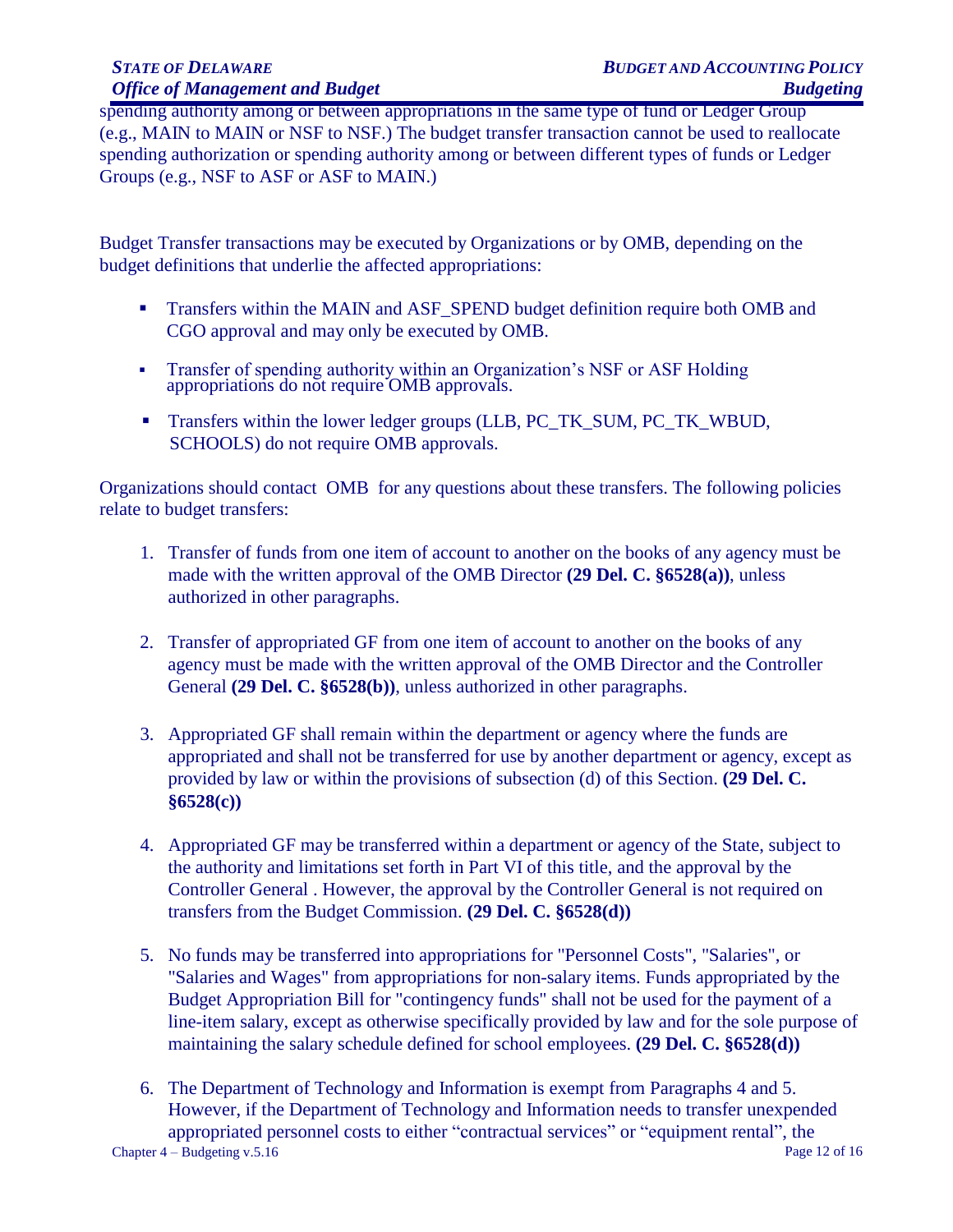request must be made from the Secretary of the Department of Technology and Information, with the approval of the OMB Director and the Controller General. **(29 Del. C. §6528(e))**

- 7. In the event the appropriation set forth by the Budget Appropriation Bill is excessive or inadequate to any department or agency, the OMB Director, with concurrence of the Controller General, is authorized to transfer funds among the various departments for :
	- a. Specific non-routine requirements, which must be in writing, recorded, and controlled through separate accounts within the OMB Contingencies.
	- b. Salary and Other Employment Costs, or Personnel Costs to meet overall State Salary and Other Employment Costs requirements. These authorizations for transfer can be between Salaries and Other Employment Costs and must be in writing with full documentation.
	- c. Matching funds and Public Education funds where extended educational components may be administered within other departments or agencies.

**(29 Del. C. § 6528(f))**

- 8. All departments with Internal Programs may transfer appropriations among travel, contractual services, supplies and materials, and capital outlay lines within the Internal Program. These transfers will not require the approval of the OMB Director and Controller General.
- 9. All requests for transfers within the GF or ASF must contain the following justifications:
	- a. What is the Organization proposing to purchase or contract?
	- b. What is the effect on the current budget?
	- c. What programs are affected and to what degree?
	- d. What improvement in services will be provided?
	- e. How did the surplus develop?
	- f. Will this transfer be recurring?
	- g. What is the effect on the budget for the next fiscal year?
- 10. All transfers must have the approval of the Organization Head or Designee.
- 11. The movement of cash between special fund appropriations may only be